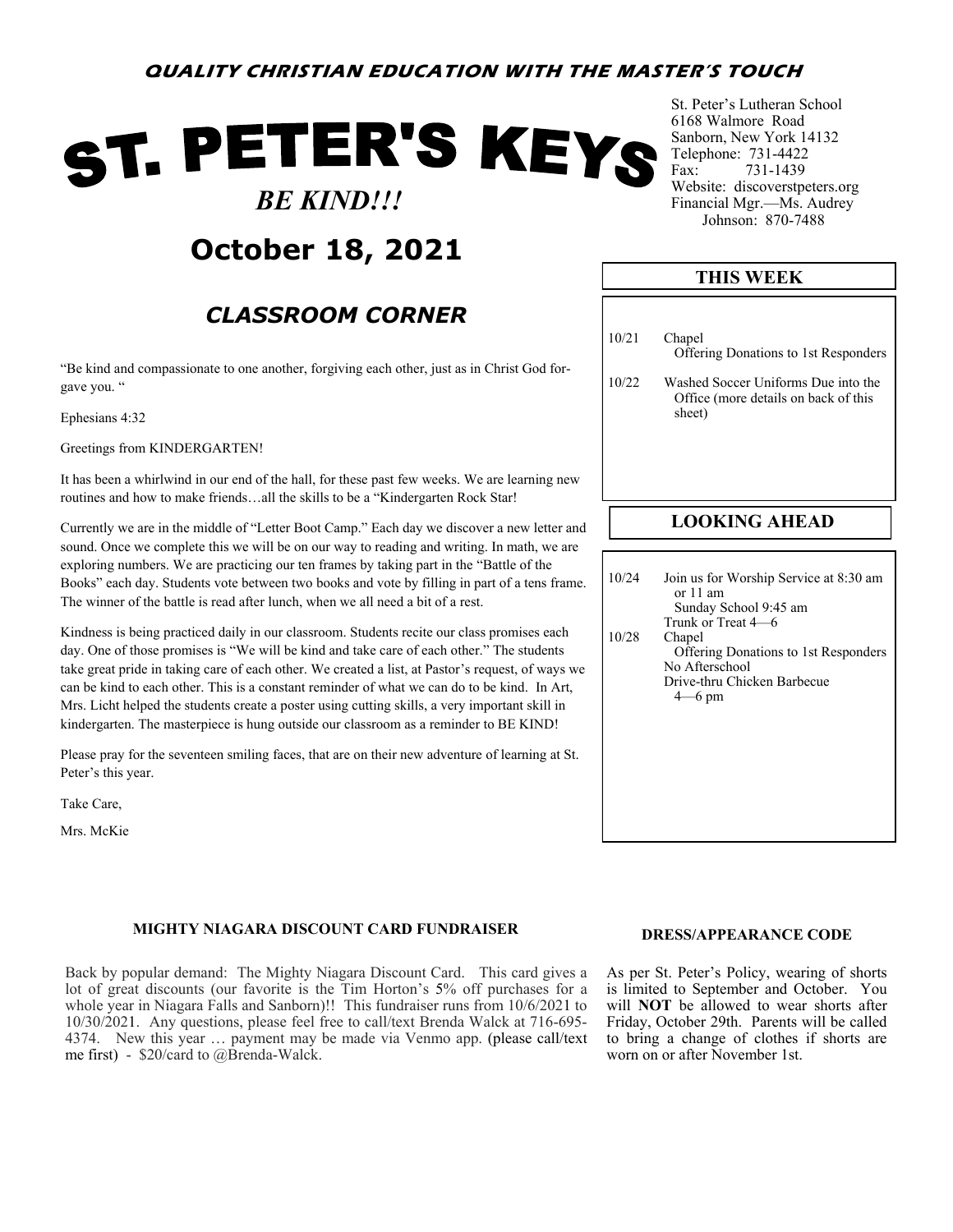### **CHIAVETTA'S DRIVE-THRU CHICKEN BBQ**

St. Peter's Lutheran School will be having a Chiavetta's Drive-thru Chicken Barbecue on Thursday, October 28th from 4—6 pm. See attached flyer for more information. Order tickets by Friday, October 22nd.

### **SOCCER UNIFORM RETURNS**

Soccer Season is over. Thank you to all the coaches and players who participated this year. Please send in your uniforms washed and in a bag labeled with the player's name by Friday, October 22nd. If uniform is returned by this date, you will be receiving a \$5 uniform refund. Look for this refund on Monday, October 25th.

### **TRUNK OR TREAT**

**Date:** Sunday, October 24, 2021 (Subject to change if Covid-19 guidelines change.)

**Time:** 4:00-6:00 pm (Vehicle participants will be given a time to arrive.)

**Location:** St. Peter's Church Parking Lot/Cemetery (Vehicle participants will be notified of where to park.)

**Participation:** St. Peter's Lutheran Church will be hosting a private event for our current St. Peter's School and Church Families.

**TRUNKERS**: We will be having a limited number of vehicles in order to follow social distancing guidelines. We are asking for people to sign up in advance if you would like to participate by decorating a vehicle. Please contact Lynette Kroening at 310- 7862 as soon as possible to secure your spot. We will NOT be able to accept any vehicles that aren't preregistered.

**TREATERS:** If your child will be participating in this event, we ask that you text Lynette at 310-7862 with the number of children that will attend. It is extremely important that we have cooperation from everyone in attendance. We have the following guidelines in place:

- Children MUST be accompanied by an adult at all times and follow the flow of foot traffic from one vehicle to the next.
- TRUNKERS should provide their own candy. Bags will be provided.
- Families are to park in the church parking lot (or at school if there is no room.)

We ask that once your children have finished passing through the line that you go directly to your car. There shouldn't be any lingering or gathering of groups.

We are doing our best to plan an event that will be fun for the kids, while practicing social distancing to keep everyone safe. Your cooperation in helping us to be compliant is needed. The state continues to monitor events that are being held. Our wish is to follow the guidelines that have been established.